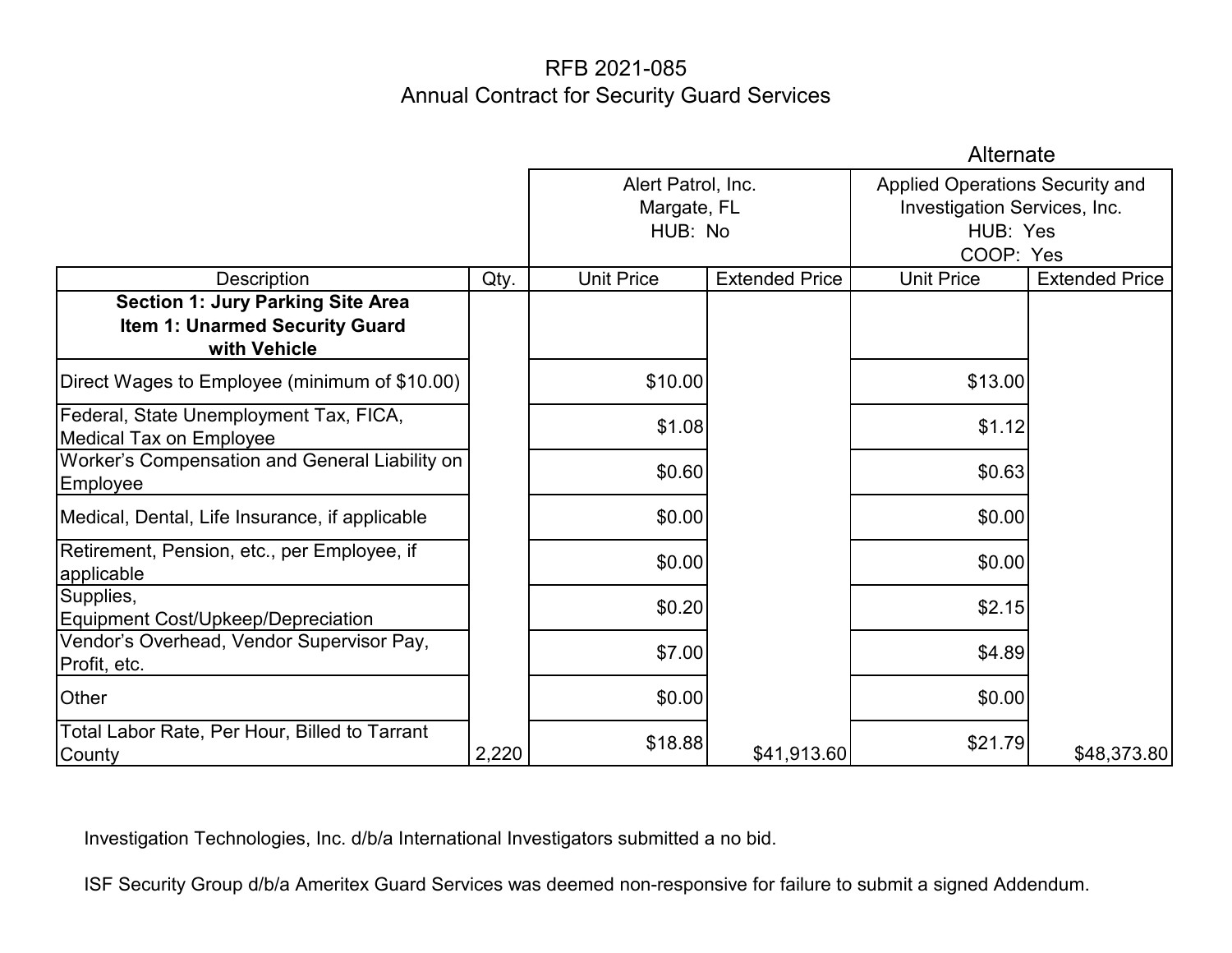|                                                                                            |       | Secondary                                                           |                       |                                                               |                       |
|--------------------------------------------------------------------------------------------|-------|---------------------------------------------------------------------|-----------------------|---------------------------------------------------------------|-----------------------|
|                                                                                            |       | <b>Olympus Protection</b><br>Arlington, TX<br>HUB: Yes<br>COOP: Yes |                       | <b>Smith Protective Services</b><br>Fort Worth, TX<br>HUB: No |                       |
| Description                                                                                | Qty.  | <b>Unit Price</b>                                                   | <b>Extended Price</b> | <b>Unit Price</b>                                             | <b>Extended Price</b> |
| <b>Section 1: Jury Parking Site Area</b><br>Item 1: Unarmed Security Guard<br>with Vehicle |       |                                                                     |                       |                                                               |                       |
| Direct Wages to Employee (minimum of \$10.00)                                              |       | \$10.00                                                             |                       | \$14.00                                                       |                       |
| Federal, State Unemployment Tax, FICA,<br><b>Medical Tax on Employee</b>                   |       | \$1.10                                                              |                       | \$0.90                                                        |                       |
| Worker's Compensation and General Liability on<br>Employee                                 |       | \$0.42                                                              |                       | \$0.80                                                        |                       |
| Medical, Dental, Life Insurance, if applicable                                             |       | \$1.00                                                              |                       | \$0.30                                                        |                       |
| Retirement, Pension, etc., per Employee, if<br>applicable                                  |       | \$0.00                                                              |                       | \$0.00                                                        |                       |
| Supplies,<br>Equipment Cost/Upkeep/Depreciation                                            |       | \$0.50                                                              |                       | \$11.35                                                       |                       |
| Vendor's Overhead, Vendor Supervisor Pay,<br>Profit, etc.                                  |       | \$2.00                                                              |                       | \$2.99                                                        |                       |
| Other                                                                                      |       | \$2.00                                                              |                       | \$0.18                                                        |                       |
| Total Labor Rate, Per Hour, Billed to Tarrant<br>County                                    | 2,220 | \$17.02                                                             | \$37,784.40           | \$30.52                                                       | \$67,754.40           |

Investigation Technologies, Inc. d/b/a International Investigators submitted a no bid.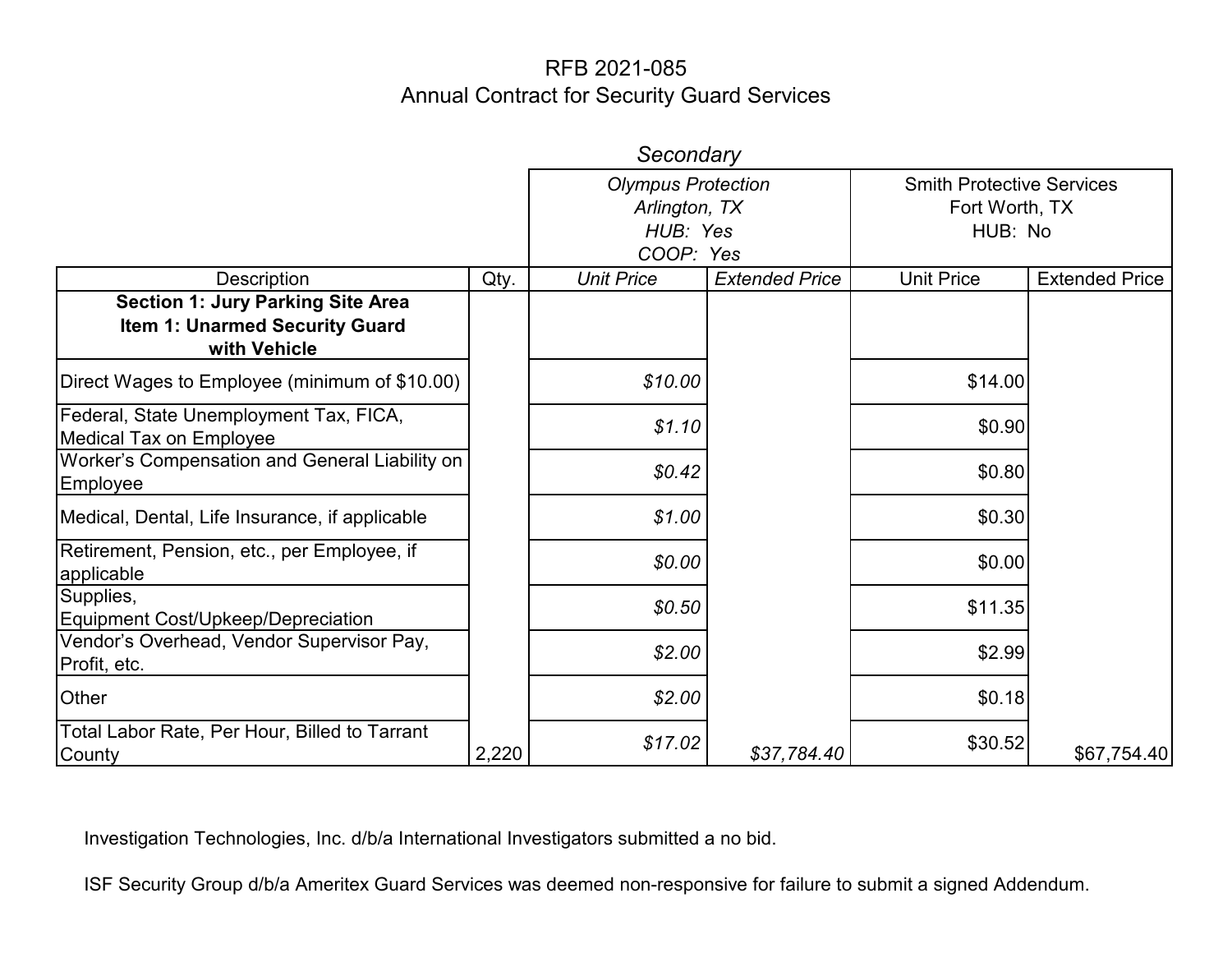|                                                                                                   |       | <b>Primary</b>                                                          |                       |  |
|---------------------------------------------------------------------------------------------------|-------|-------------------------------------------------------------------------|-----------------------|--|
|                                                                                                   |       | <b>Vets Securing America</b><br>San Antonio, TX<br>HUB: No<br>COOP: Yes |                       |  |
| <b>Description</b>                                                                                | Qty.  | <b>Unit Price</b>                                                       | <b>Extended Price</b> |  |
| <b>Section 1: Jury Parking Site Area</b><br><b>Item 1: Unarmed Security Guard</b><br>with Vehicle |       |                                                                         |                       |  |
| Direct Wages to Employee (minimum of \$10.00)                                                     |       | \$11.00                                                                 |                       |  |
| Federal, State Unemployment Tax, FICA,<br><b>Medical Tax on Employee</b>                          |       | \$1.15                                                                  |                       |  |
| Worker's Compensation and General Liability on<br>Employee                                        |       | \$0.84                                                                  |                       |  |
| Medical, Dental, Life Insurance, if applicable                                                    |       | \$0.00                                                                  |                       |  |
| Retirement, Pension, etc., per Employee, if<br>applicable                                         |       | \$0.00                                                                  |                       |  |
| Supplies,<br>Equipment Cost/Upkeep/Depreciation                                                   |       | \$0.10                                                                  |                       |  |
| Vendor's Overhead, Vendor Supervisor Pay,<br>Profit, etc.                                         |       | \$2.13                                                                  |                       |  |
| Other                                                                                             |       | \$2.51                                                                  |                       |  |
| Total Labor Rate, Per Hour, Billed to Tarrant<br>County                                           | 2,220 | \$17.73                                                                 | \$39,360.60           |  |

Investigation Technologies, Inc. d/b/a International Investigators submitted a no bid.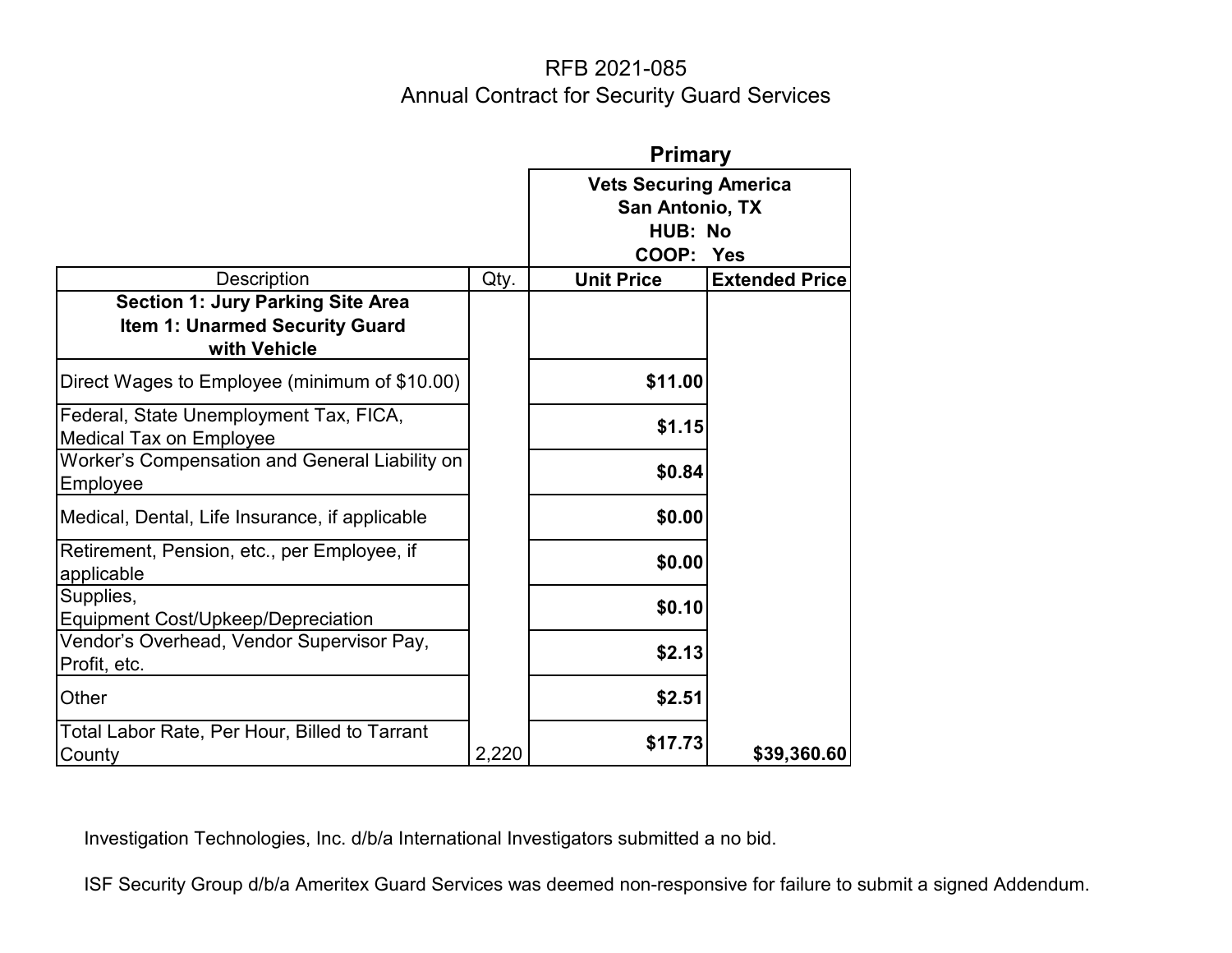|                                                                          |      | Alternate                                    |                       |                                                                                                 |                       |  |
|--------------------------------------------------------------------------|------|----------------------------------------------|-----------------------|-------------------------------------------------------------------------------------------------|-----------------------|--|
|                                                                          |      | Alert Patrol, Inc.<br>Margate, FL<br>HUB: No |                       | <b>Applied Operations Security and</b><br>Investigation Services, Inc.<br>HUB: Yes<br>COOP: Yes |                       |  |
| <b>Description</b>                                                       | Qty. | <b>Unit Price</b>                            | <b>Extended Price</b> | <b>Unit Price</b>                                                                               | <b>Extended Price</b> |  |
| Section 2: Lynn W. Ross Site Area<br>Item 1: Armed Security Guard        |      |                                              |                       |                                                                                                 |                       |  |
| Direct Wages to Employee (minimum of \$15.50)                            |      | \$15.50                                      |                       | \$15.50                                                                                         |                       |  |
| Federal, State Unemployment Tax, FICA,<br><b>Medical Tax on Employee</b> |      | \$1.50                                       |                       | \$1.89                                                                                          |                       |  |
| Worker's Compensation and General Liability on<br>Employee               |      | \$0.60                                       |                       | \$0.96                                                                                          |                       |  |
| Medical, Dental, Life Insurance, if applicable                           |      | \$0.00                                       |                       | \$0.00                                                                                          |                       |  |
| Retirement, Pension, etc., per Employee, if<br>applicable                |      | \$0.00                                       |                       | \$0.00                                                                                          |                       |  |
| Supplies,<br>Equipment Cost/Upkeep/Depreciation                          |      | \$0.13                                       |                       | \$2.15                                                                                          |                       |  |
| Vendor's Overhead, Vendor Supervisor Pay,<br>Profit, etc.                |      | \$8.45                                       |                       | \$5.10                                                                                          |                       |  |
| Other                                                                    |      | \$0.00                                       |                       | \$0.00                                                                                          |                       |  |
| Total Labor Rate, Per Hour, Billed to Tarrant<br>County                  | 928  | \$26.18                                      | \$24,295.04           | \$25.60                                                                                         | \$23,756.80           |  |

Investigation Technologies, Inc. d/b/a International Investigators submitted a no bid.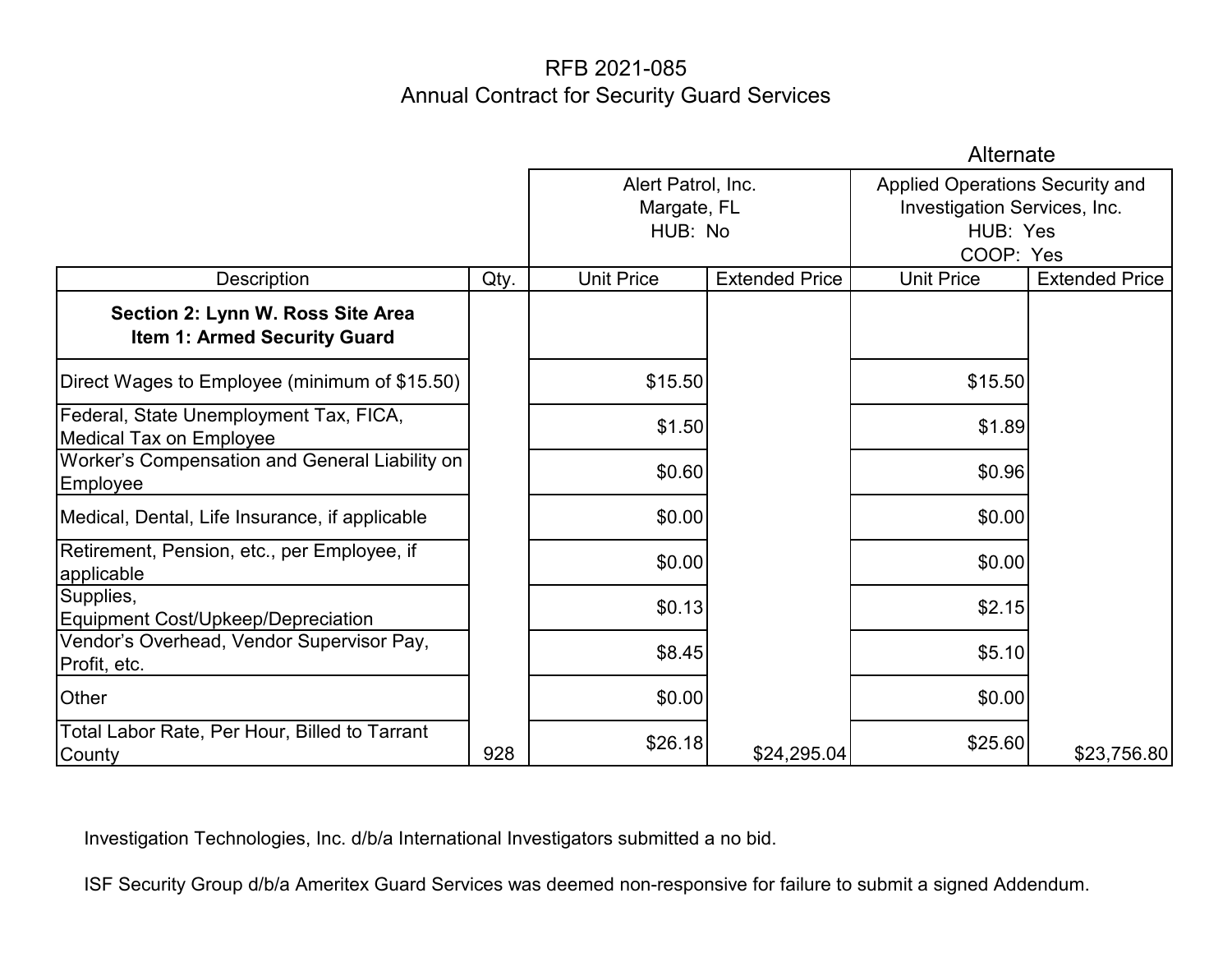|                                                                          |      | Secondary                                                           |                       |                                                               |                       |
|--------------------------------------------------------------------------|------|---------------------------------------------------------------------|-----------------------|---------------------------------------------------------------|-----------------------|
|                                                                          |      | <b>Olympus Protection</b><br>Arlington, TX<br>HUB: Yes<br>COOP: Yes |                       | <b>Smith Protective Services</b><br>Fort Worth, TX<br>HUB: No |                       |
| Description                                                              | Qty. | <b>Unit Price</b>                                                   | <b>Extended Price</b> | <b>Unit Price</b>                                             | <b>Extended Price</b> |
| Section 2: Lynn W. Ross Site Area<br><b>Item 1: Armed Security Guard</b> |      |                                                                     |                       |                                                               |                       |
| Direct Wages to Employee (minimum of \$15.50)                            |      | \$15.50                                                             |                       | \$16.50                                                       |                       |
| Federal, State Unemployment Tax, FICA,<br><b>Medical Tax on Employee</b> |      | \$1.70                                                              |                       | \$0.90                                                        |                       |
| Worker's Compensation and General Liability on<br><b>Employee</b>        |      | \$0.65                                                              |                       | \$0.80                                                        |                       |
| Medical, Dental, Life Insurance, if applicable                           |      | \$1.00                                                              |                       | \$0.30                                                        |                       |
| Retirement, Pension, etc., per Employee, if<br>applicable                |      | \$0.00                                                              |                       | \$0.00                                                        |                       |
| Supplies,<br>Equipment Cost/Upkeep/Depreciation                          |      | \$0.50                                                              |                       | \$1.08                                                        |                       |
| Vendor's Overhead, Vendor Supervisor Pay,<br>Profit, etc.                |      | \$2.00                                                              |                       | \$13.21                                                       |                       |
| Other                                                                    |      | \$1.50                                                              |                       | \$0.18                                                        |                       |
| Total Labor Rate, Per Hour, Billed to Tarrant<br>County                  | 928  | \$22.85                                                             | \$21,204.80           | \$32.97                                                       | \$30,596.16           |

Investigation Technologies, Inc. d/b/a International Investigators submitted a no bid.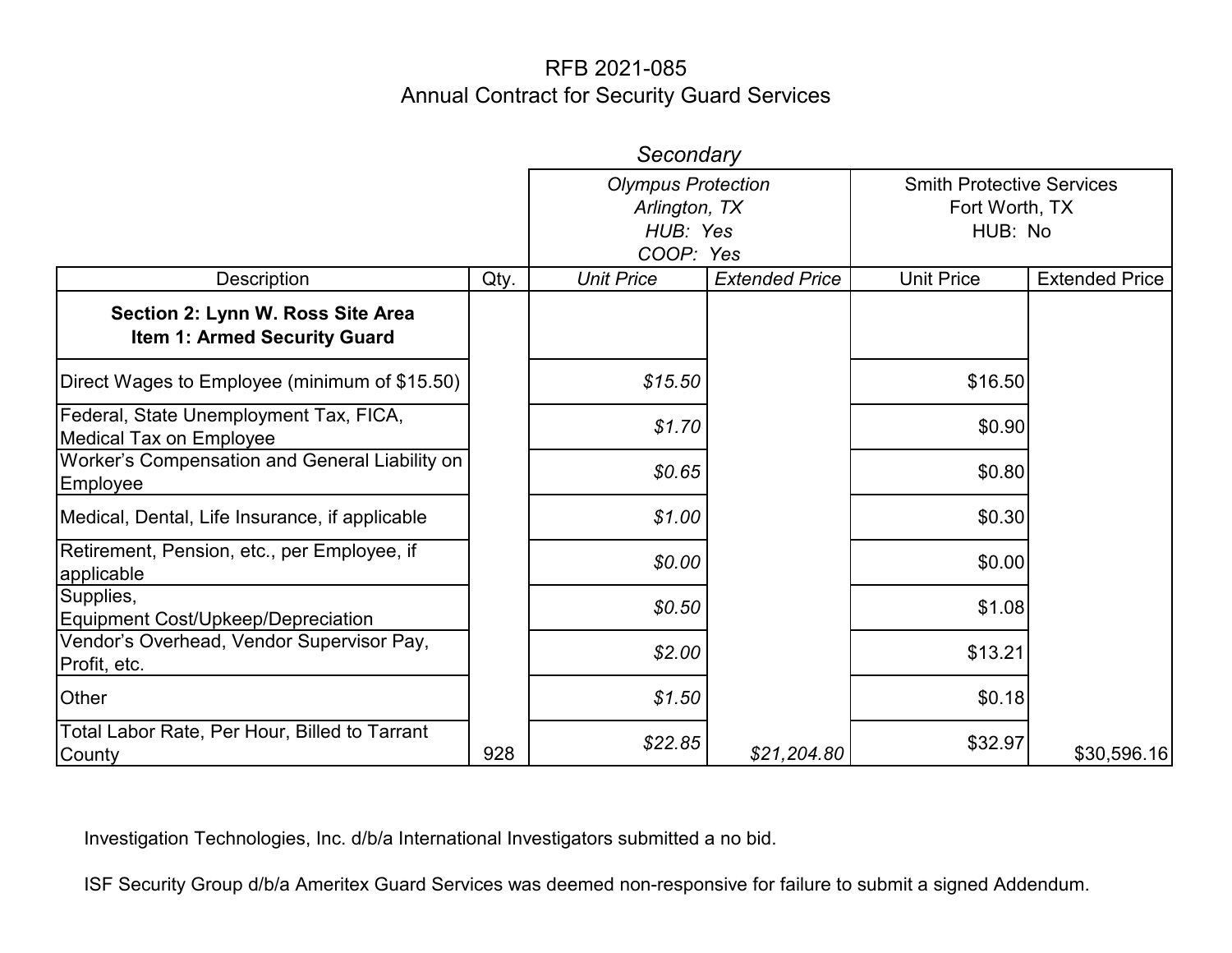|                                                                          |      | <b>Primary</b>                                                          |                       |  |
|--------------------------------------------------------------------------|------|-------------------------------------------------------------------------|-----------------------|--|
|                                                                          |      | <b>Vets Securing America</b><br>San Antonio, TX<br>HUB: No<br>COOP: Yes |                       |  |
| <b>Description</b>                                                       | Qty. | <b>Unit Price</b>                                                       | <b>Extended Price</b> |  |
| Section 2: Lynn W. Ross Site Area<br><b>Item 1: Armed Security Guard</b> |      |                                                                         |                       |  |
| Direct Wages to Employee (minimum of \$15.50)                            |      | \$15.50                                                                 |                       |  |
| Federal, State Unemployment Tax, FICA,<br><b>Medical Tax on Employee</b> |      | \$1.62                                                                  |                       |  |
| Worker's Compensation and General Liability on<br>Employee               |      | \$1.24                                                                  |                       |  |
| Medical, Dental, Life Insurance, if applicable                           |      | \$0.00                                                                  |                       |  |
| Retirement, Pension, etc., per Employee, if<br>applicable                |      | \$0.00                                                                  |                       |  |
| Supplies,<br>Equipment Cost/Upkeep/Depreciation                          |      | \$0.10                                                                  |                       |  |
| Vendor's Overhead, Vendor Supervisor Pay,<br>Profit, etc.                |      | \$2.27                                                                  |                       |  |
| Other                                                                    |      | \$0.00                                                                  |                       |  |
| Total Labor Rate, Per Hour, Billed to Tarrant<br>County                  | 928  | \$20.73                                                                 | \$19,237.44           |  |

Investigation Technologies, Inc. d/b/a International Investigators submitted a no bid.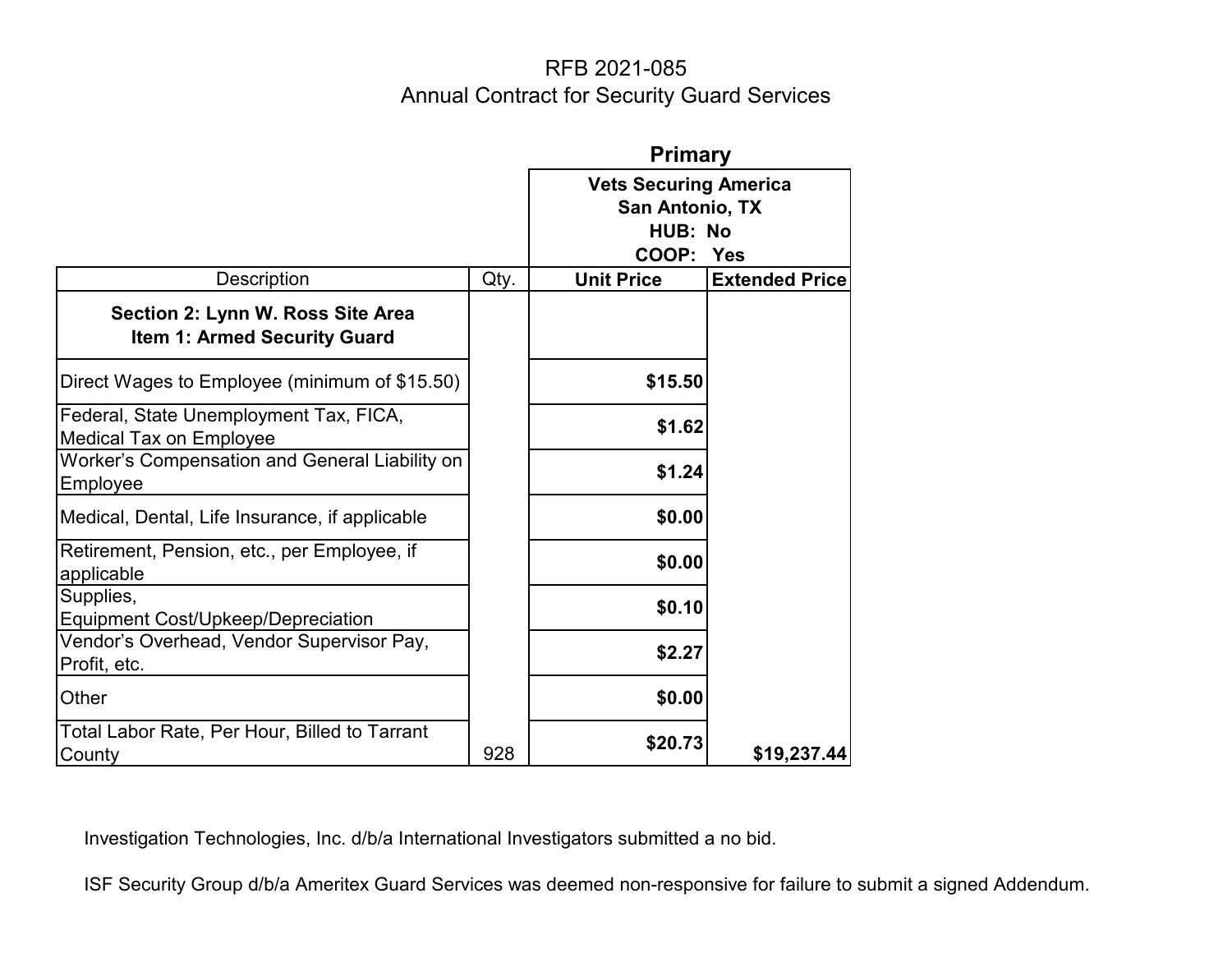|                                                                                                          |       | Alternate                                    |                       |                                                                                          |                       |  |
|----------------------------------------------------------------------------------------------------------|-------|----------------------------------------------|-----------------------|------------------------------------------------------------------------------------------|-----------------------|--|
|                                                                                                          |       | Alert Patrol, Inc.<br>Margate, FL<br>HUB: No |                       | Applied Operations Security and<br>Investigation Services, Inc.<br>HUB: Yes<br>COOP: Yes |                       |  |
| Description                                                                                              | Qty.  | <b>Unit Price</b>                            | <b>Extended Price</b> | <b>Unit Price</b>                                                                        | <b>Extended Price</b> |  |
| <b>Section 3: Resource Connection Site Area</b><br><b>Item 1: Unarmed Security Guard</b><br>with Vehicle |       |                                              |                       |                                                                                          |                       |  |
| Direct Wages to Employee (minimum of \$13.00)                                                            |       | \$13.00                                      |                       | \$13.00                                                                                  |                       |  |
| Federal, State Unemployment Tax, FICA,<br><b>Medical Tax on Employee</b>                                 |       | \$1.31                                       |                       | \$1.12                                                                                   |                       |  |
| Worker's Compensation and General Liability on<br>Employee                                               |       | \$0.60                                       |                       | \$0.96                                                                                   |                       |  |
| Medical, Dental, Life Insurance, if applicable                                                           |       | \$0.00                                       |                       | \$0.00                                                                                   |                       |  |
| Retirement, Pension, etc., per Employee, if<br>applicable                                                |       | \$0.00                                       |                       | \$0.00                                                                                   |                       |  |
| Supplies,<br>Equipment Cost/Upkeep/Depreciation                                                          |       | \$0.20                                       |                       | \$2.15                                                                                   |                       |  |
| Vendor's Overhead, Vendor Supervisor Pay,<br>Profit, etc.                                                |       | \$8.31                                       |                       | \$4.56                                                                                   |                       |  |
| Other                                                                                                    |       | \$0.00                                       |                       | \$0.00                                                                                   |                       |  |
| Total Labor Rate, Per Hour, Billed to Tarrant<br>County                                                  | 8,760 | \$23.42                                      | \$205,159.20          | \$21.79                                                                                  | \$190,880.40          |  |

Investigation Technologies, Inc. d/b/a International Investigators submitted a no bid.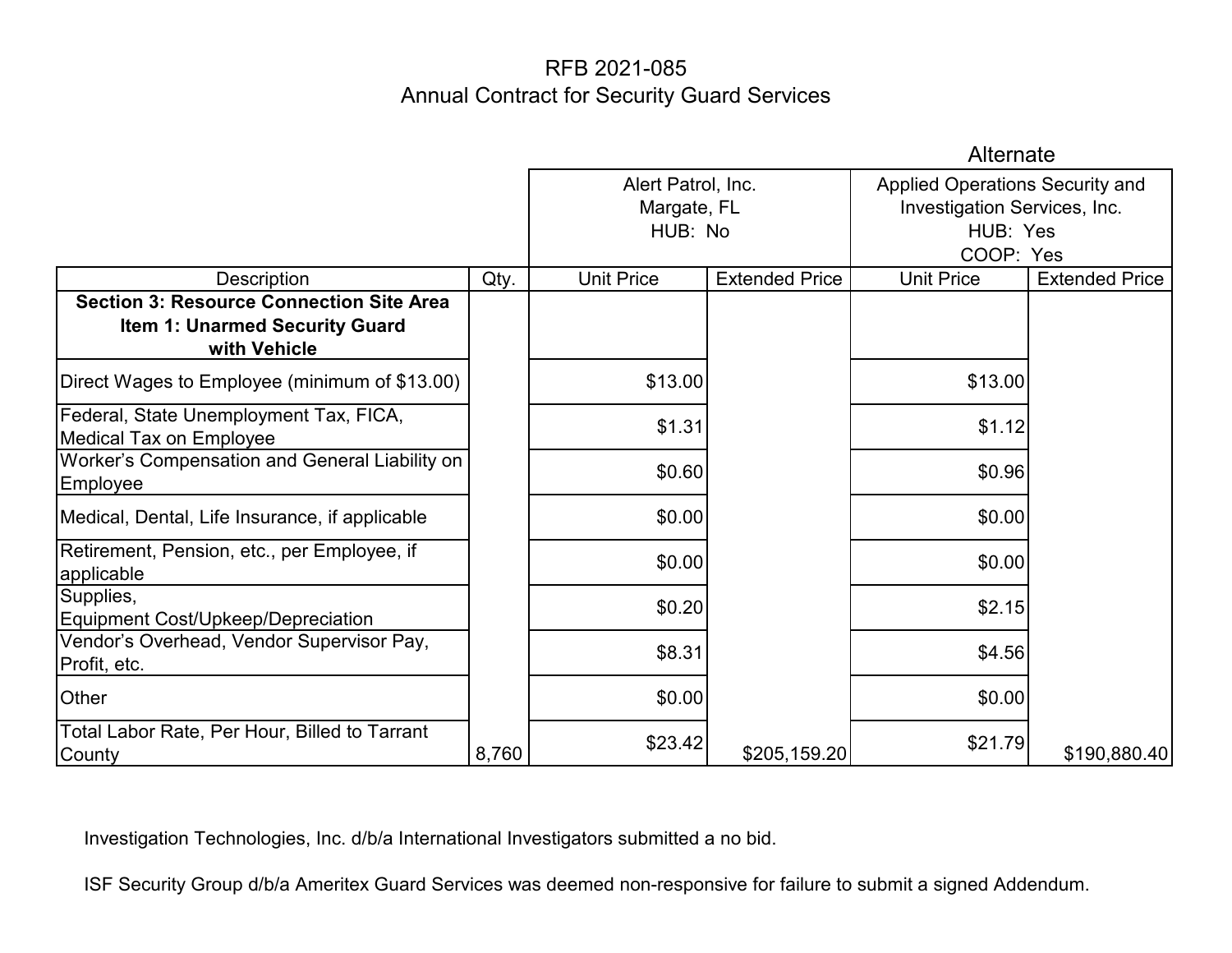|                                                                                                   |       | Secondary                                                           |                       |                                                               |                       |
|---------------------------------------------------------------------------------------------------|-------|---------------------------------------------------------------------|-----------------------|---------------------------------------------------------------|-----------------------|
|                                                                                                   |       | <b>Olympus Protection</b><br>Arlington, TX<br>HUB: Yes<br>COOP: Yes |                       | <b>Smith Protective Services</b><br>Fort Worth, TX<br>HUB: No |                       |
| Description                                                                                       | Qty.  | <b>Unit Price</b>                                                   | <b>Extended Price</b> | <b>Unit Price</b>                                             | <b>Extended Price</b> |
| <b>Section 3: Resource Connection Site Area</b><br>Item 1: Unarmed Security Guard<br>with Vehicle |       |                                                                     |                       |                                                               |                       |
| Direct Wages to Employee (minimum of \$13.00)                                                     |       | \$13.00                                                             |                       | \$14.00                                                       |                       |
| Federal, State Unemployment Tax, FICA,<br><b>Medical Tax on Employee</b>                          |       | \$1.42                                                              |                       | \$0.90                                                        |                       |
| Worker's Compensation and General Liability on<br>Employee                                        |       | \$0.55                                                              |                       | \$0.80                                                        |                       |
| Medical, Dental, Life Insurance, if applicable                                                    |       | \$1.00                                                              |                       | \$0.30                                                        |                       |
| Retirement, Pension, etc., per Employee, if<br>applicable                                         |       | \$0.00                                                              |                       | \$0.00                                                        |                       |
| Supplies,<br>Equipment Cost/Upkeep/Depreciation                                                   |       | \$0.50                                                              |                       | \$4.50                                                        |                       |
| Vendor's Overhead, Vendor Supervisor Pay,<br>Profit, etc.                                         |       | \$2.00                                                              |                       | \$3.50                                                        |                       |
| Other                                                                                             |       | \$2.00                                                              |                       | \$0.18                                                        |                       |
| Total Labor Rate, Per Hour, Billed to Tarrant<br>County                                           | 8,760 | \$20.47                                                             | \$179,317.20          | \$24.18                                                       | \$211,816.80          |

Investigation Technologies, Inc. d/b/a International Investigators submitted a no bid.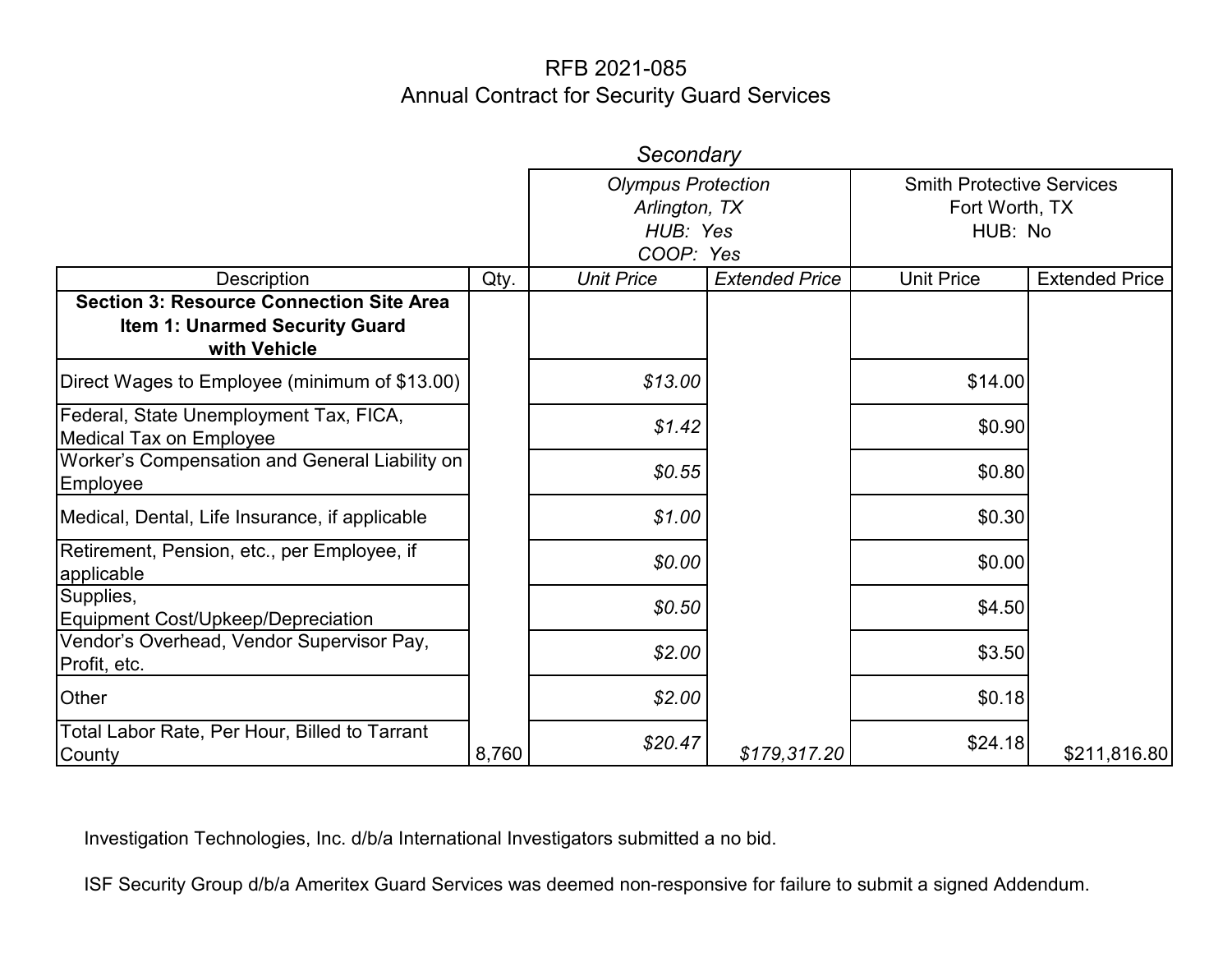|                                                                                                          |       | <b>Primary</b>                                                          |                       |  |  |
|----------------------------------------------------------------------------------------------------------|-------|-------------------------------------------------------------------------|-----------------------|--|--|
|                                                                                                          |       | <b>Vets Securing America</b><br>San Antonio, TX<br>HUB: No<br>COOP: Yes |                       |  |  |
| <b>Description</b>                                                                                       | Qty.  | <b>Unit Price</b>                                                       | <b>Extended Price</b> |  |  |
| <b>Section 3: Resource Connection Site Area</b><br><b>Item 1: Unarmed Security Guard</b><br>with Vehicle |       |                                                                         |                       |  |  |
| Direct Wages to Employee (minimum of \$13.00)                                                            |       | \$13.00                                                                 |                       |  |  |
| Federal, State Unemployment Tax, FICA,<br><b>Medical Tax on Employee</b>                                 |       | \$1.36                                                                  |                       |  |  |
| Worker's Compensation and General Liability on<br>Employee                                               |       | \$1.14                                                                  |                       |  |  |
| Medical, Dental, Life Insurance, if applicable                                                           |       | \$0.00                                                                  |                       |  |  |
| Retirement, Pension, etc., per Employee, if<br>applicable                                                |       | \$0.00                                                                  |                       |  |  |
| Supplies,<br><b>Equipment Cost/Upkeep/Depreciation</b>                                                   |       | \$0.10                                                                  |                       |  |  |
| Vendor's Overhead, Vendor Supervisor Pay,<br>Profit, etc.                                                |       | \$2.13                                                                  |                       |  |  |
| Other                                                                                                    |       | \$1.58                                                                  |                       |  |  |
| Total Labor Rate, Per Hour, Billed to Tarrant<br>County                                                  | 8,760 | \$19.31                                                                 | \$169,155.60          |  |  |

Investigation Technologies, Inc. d/b/a International Investigators submitted a no bid.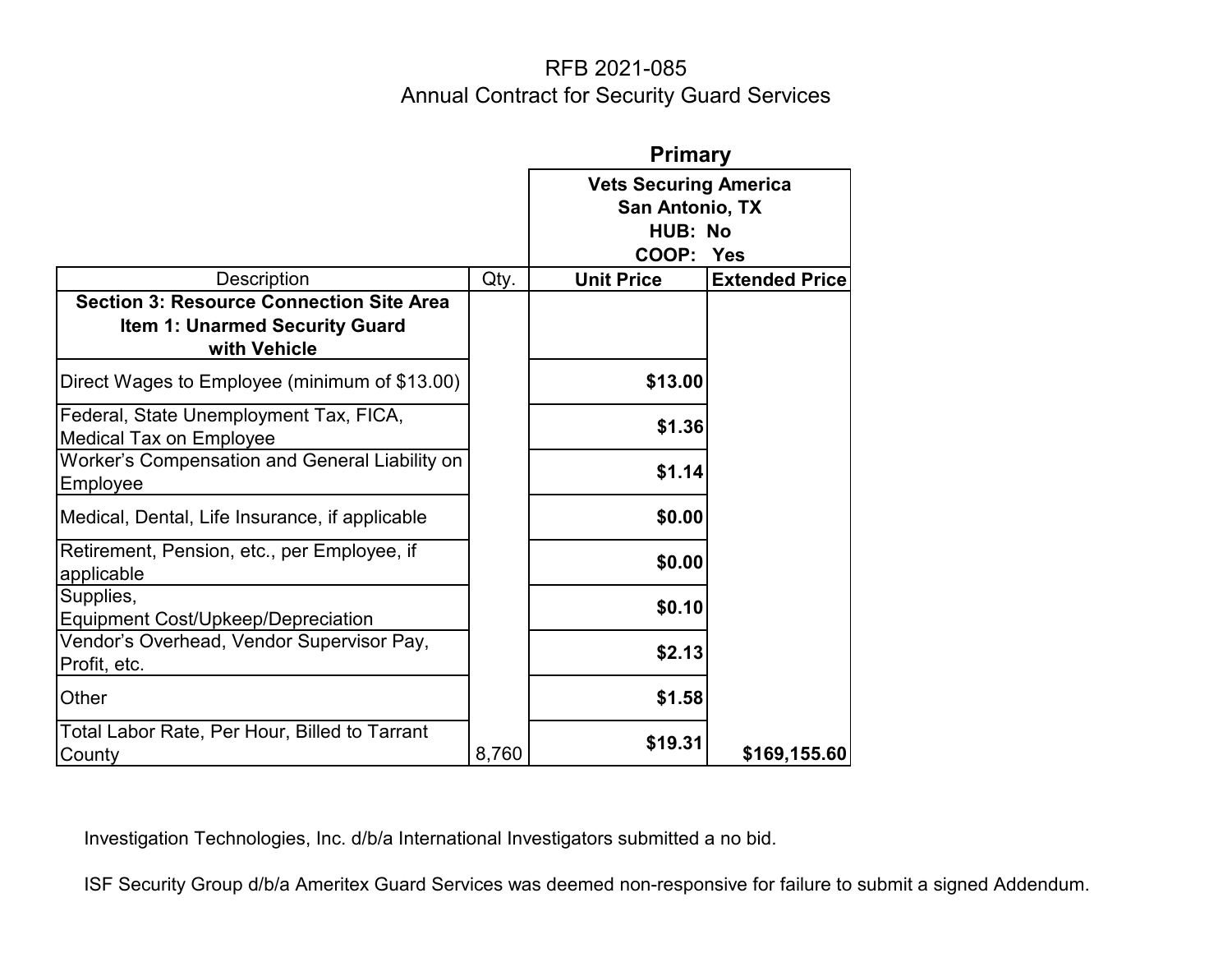|                                                                                                            |      | Alternate                                    |                       |                                                                                          |                       |  |
|------------------------------------------------------------------------------------------------------------|------|----------------------------------------------|-----------------------|------------------------------------------------------------------------------------------|-----------------------|--|
|                                                                                                            |      | Alert Patrol, Inc.<br>Margate, FL<br>HUB: No |                       | Applied Operations Security and<br>Investigation Services, Inc.<br>HUB: Yes<br>COOP: Yes |                       |  |
| Description                                                                                                | Qty. | <b>Unit Price</b>                            | <b>Extended Price</b> | <b>Unit Price</b>                                                                        | <b>Extended Price</b> |  |
| <b>Section 3: Resource Connection Site Area</b><br><b>Item 2: Unarmed Security Guard</b><br>with Golf Cart |      |                                              |                       |                                                                                          |                       |  |
| Direct Wages to Employee (minimum of \$13.00)                                                              |      | \$13.00                                      |                       | \$13.00                                                                                  |                       |  |
| Federal, State Unemployment Tax, FICA,<br><b>Medical Tax on Employee</b>                                   |      | \$1.31                                       |                       | \$1.12                                                                                   |                       |  |
| Worker's Compensation and General Liability on<br>Employee                                                 |      | \$0.60                                       |                       | \$0.96                                                                                   |                       |  |
| Medical, Dental, Life Insurance, if applicable                                                             |      | \$0.00                                       |                       | \$0.00                                                                                   |                       |  |
| Retirement, Pension, etc., per Employee, if<br>applicable                                                  |      | \$0.00                                       |                       | \$0.00                                                                                   |                       |  |
| Supplies,<br>Equipment Cost/Upkeep/Depreciation                                                            |      | \$0.20                                       |                       | \$2.15                                                                                   |                       |  |
| Vendor's Overhead, Vendor Supervisor Pay,<br>Profit, etc.                                                  |      | \$8.31                                       |                       | \$4.56                                                                                   |                       |  |
| Other                                                                                                      |      | \$0.00                                       |                       | \$0.00                                                                                   |                       |  |
| Total Labor Rate, Per Hour, Billed to Tarrant<br>County                                                    |      | \$23.42                                      | \$23.42               | \$21.79                                                                                  | \$21.79               |  |

Investigation Technologies, Inc. d/b/a International Investigators submitted a no bid.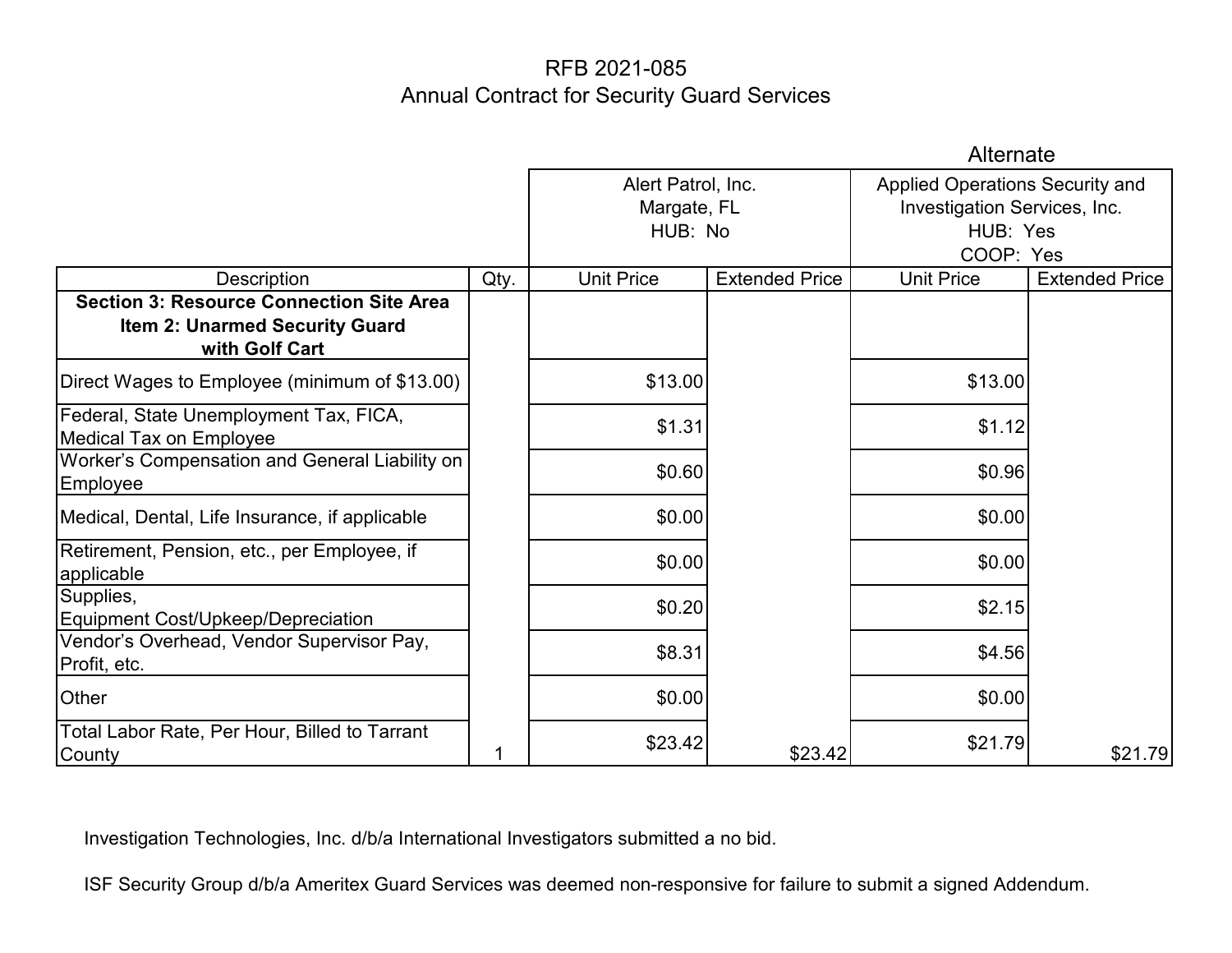|                                                                                                            |      | Secondary                                                           |                       |                                                               |                       |
|------------------------------------------------------------------------------------------------------------|------|---------------------------------------------------------------------|-----------------------|---------------------------------------------------------------|-----------------------|
|                                                                                                            |      | <b>Olympus Protection</b><br>Arlington, TX<br>HUB: Yes<br>COOP: Yes |                       | <b>Smith Protective Services</b><br>Fort Worth, TX<br>HUB: No |                       |
| <b>Description</b>                                                                                         | Qty. | <b>Unit Price</b>                                                   | <b>Extended Price</b> | <b>Unit Price</b>                                             | <b>Extended Price</b> |
| <b>Section 3: Resource Connection Site Area</b><br><b>Item 2: Unarmed Security Guard</b><br>with Golf Cart |      |                                                                     |                       |                                                               |                       |
| Direct Wages to Employee (minimum of \$13.00)                                                              |      | \$13.00                                                             |                       | \$14.00                                                       |                       |
| Federal, State Unemployment Tax, FICA,<br><b>Medical Tax on Employee</b>                                   |      | \$1.42                                                              |                       | \$0.90                                                        |                       |
| Worker's Compensation and General Liability on<br>Employee                                                 |      | \$0.55                                                              |                       | \$0.80                                                        |                       |
| Medical, Dental, Life Insurance, if applicable                                                             |      | \$1.00                                                              |                       | \$0.30                                                        |                       |
| Retirement, Pension, etc., per Employee, if<br>applicable                                                  |      | \$0.00                                                              |                       | \$0.00                                                        |                       |
| Supplies,<br>Equipment Cost/Upkeep/Depreciation                                                            |      | \$0.50                                                              |                       | \$2.64                                                        |                       |
| Vendor's Overhead, Vendor Supervisor Pay,<br>Profit, etc.                                                  |      | \$2.00                                                              |                       | \$2.82                                                        |                       |
| Other                                                                                                      |      | \$1.50                                                              |                       | \$0.18                                                        |                       |
| Total Labor Rate, Per Hour, Billed to Tarrant<br>County                                                    |      | \$19.97                                                             | \$19.97               | \$21.64                                                       | \$21.64               |

Investigation Technologies, Inc. d/b/a International Investigators submitted a no bid.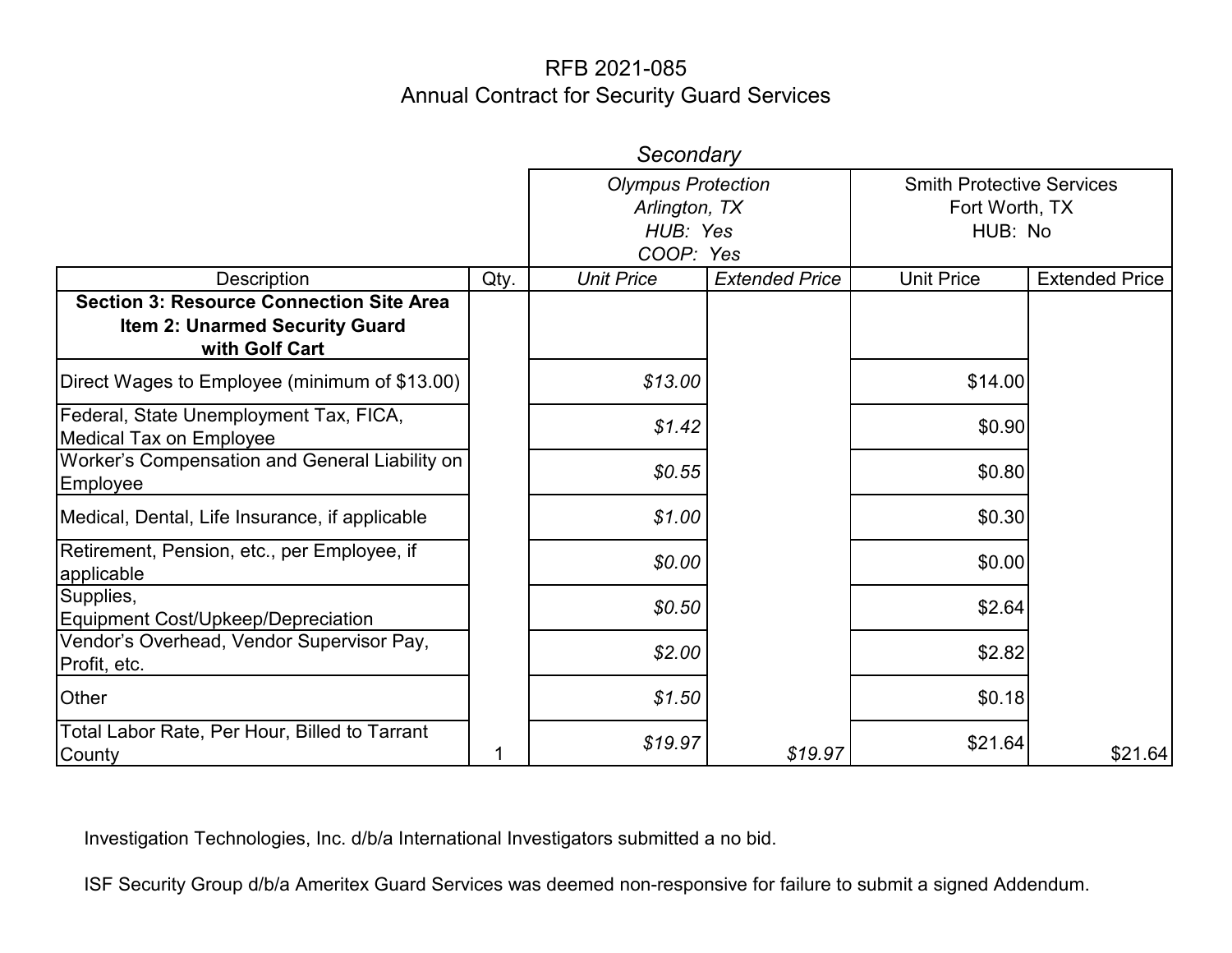|                                                                                                            |      | <b>Primary</b>                                             |                       |  |  |
|------------------------------------------------------------------------------------------------------------|------|------------------------------------------------------------|-----------------------|--|--|
|                                                                                                            |      | <b>Vets Securing America</b><br>San Antonio, TX<br>HUB: No |                       |  |  |
|                                                                                                            |      | COOP: Yes                                                  |                       |  |  |
| <b>Description</b>                                                                                         | Qty. | <b>Unit Price</b>                                          | <b>Extended Price</b> |  |  |
| <b>Section 3: Resource Connection Site Area</b><br><b>Item 2: Unarmed Security Guard</b><br>with Golf Cart |      |                                                            |                       |  |  |
| Direct Wages to Employee (minimum of \$13.00)                                                              |      | \$13.00                                                    |                       |  |  |
| Federal, State Unemployment Tax, FICA,<br><b>Medical Tax on Employee</b>                                   |      | \$1.36                                                     |                       |  |  |
| Worker's Compensation and General Liability on<br>Employee                                                 |      | \$1.14                                                     |                       |  |  |
| Medical, Dental, Life Insurance, if applicable                                                             |      | \$0.00                                                     |                       |  |  |
| Retirement, Pension, etc., per Employee, if<br>applicable                                                  |      | \$0.00                                                     |                       |  |  |
| Supplies,<br>Equipment Cost/Upkeep/Depreciation                                                            |      | \$0.10                                                     |                       |  |  |
| Vendor's Overhead, Vendor Supervisor Pay,<br>Profit, etc.                                                  |      | \$2.00                                                     |                       |  |  |
| Other                                                                                                      |      | \$0.45                                                     |                       |  |  |
| Total Labor Rate, Per Hour, Billed to Tarrant<br>County                                                    |      | \$18.05                                                    | \$18.05               |  |  |

Investigation Technologies, Inc. d/b/a International Investigators submitted a no bid.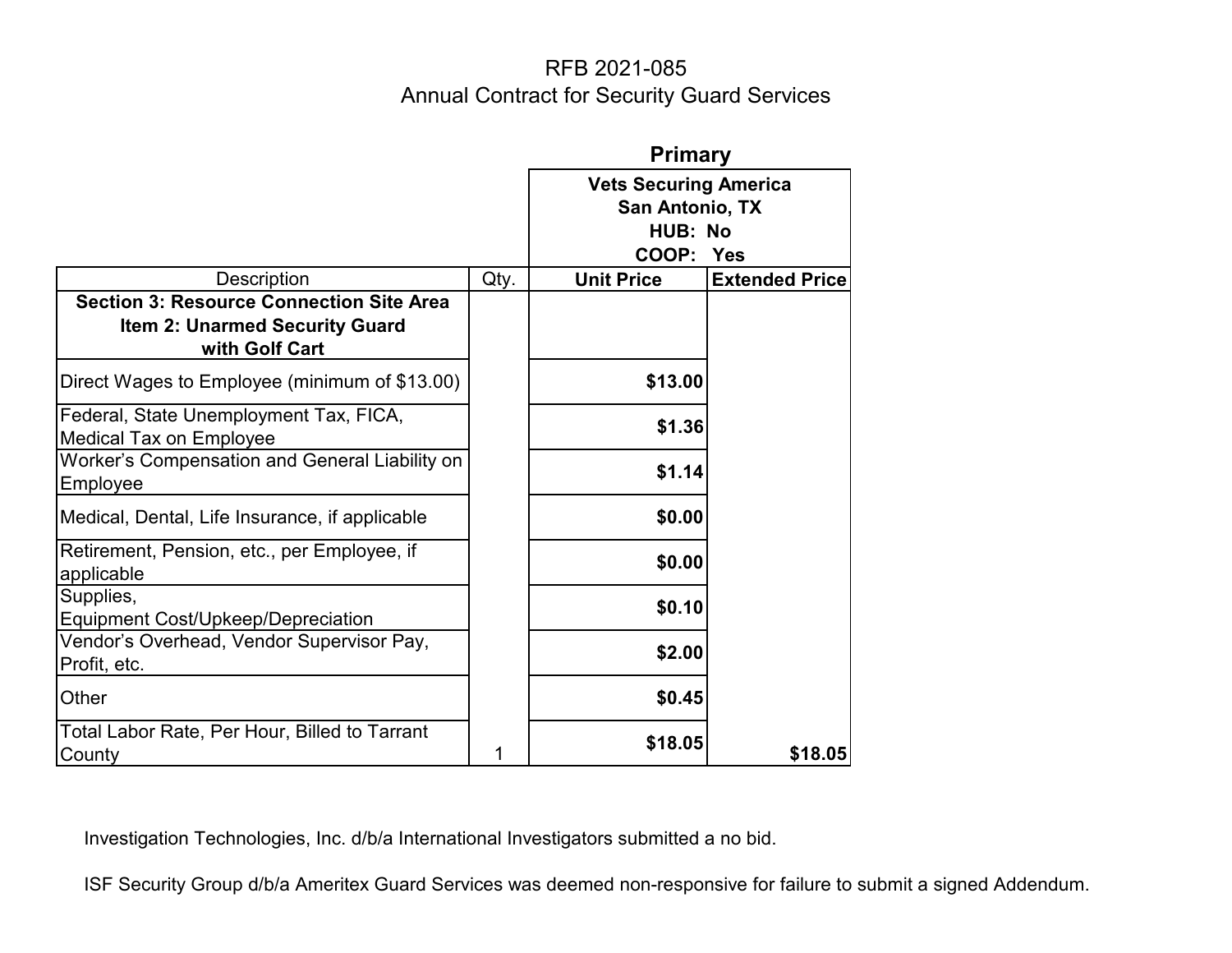|                                                                          |      |                                             | Alternate             |                                 |                       |  |
|--------------------------------------------------------------------------|------|---------------------------------------------|-----------------------|---------------------------------|-----------------------|--|
|                                                                          |      | Alert Patrol, Inc.                          |                       | Applied Operations Security and |                       |  |
|                                                                          |      | Investigation Services, Inc.<br>Margate, FL |                       |                                 |                       |  |
|                                                                          |      |                                             | HUB: No               |                                 | HUB: Yes              |  |
|                                                                          |      |                                             |                       |                                 | COOP: Yes             |  |
| <b>Description</b>                                                       | Qty. | <b>Unit Price</b>                           | <b>Extended Price</b> | <b>Unit Price</b>               | <b>Extended Price</b> |  |
| <b>Section 3: Resource Connection Site Area</b>                          |      |                                             |                       |                                 |                       |  |
| Item 3: Unarmed Security Guard                                           |      |                                             |                       |                                 |                       |  |
| on Foot                                                                  |      |                                             |                       |                                 |                       |  |
| Direct Wages to Employee (minimum of \$13.00)                            |      | \$13.00                                     |                       | \$13.00                         |                       |  |
| Federal, State Unemployment Tax, FICA,<br><b>Medical Tax on Employee</b> |      | \$1.31                                      |                       | \$1.12                          |                       |  |
| Worker's Compensation and General Liability on<br>Employee               |      | \$0.60                                      |                       | \$0.96                          |                       |  |
| Medical, Dental, Life Insurance, if applicable                           |      | \$0.00                                      |                       | \$0.00                          |                       |  |
| Retirement, Pension, etc., per Employee, if<br>applicable                |      | \$0.00                                      |                       | \$0.00                          |                       |  |
| Supplies,<br><b>Equipment Cost/Upkeep/Depreciation</b>                   |      | \$0.13                                      |                       | \$2.15                          |                       |  |
| Vendor's Overhead, Vendor Supervisor Pay,<br>Profit, etc.                |      | \$8.31                                      |                       | \$4.56                          |                       |  |
| Other                                                                    |      | \$0.00                                      |                       | \$0.00                          |                       |  |
| Total Labor Rate, Per Hour, Billed to Tarrant<br>County                  |      | \$23.35                                     | \$23.35               | \$21.79                         | \$21.79               |  |
| Total:                                                                   |      |                                             | \$271,414.61          |                                 | \$263,054.58          |  |

Investigation Technologies, Inc. d/b/a International Investigators submitted a no bid.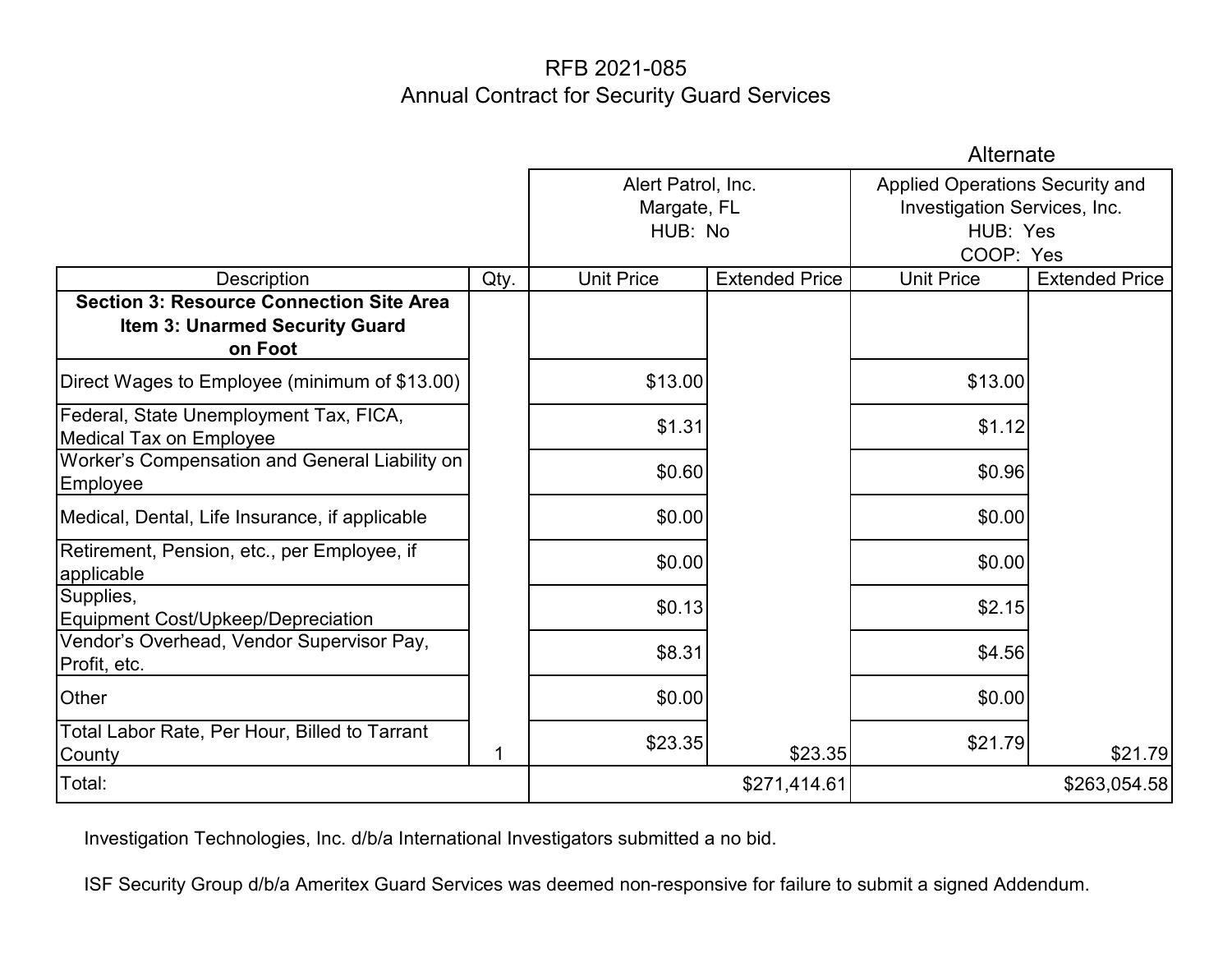| Secondary                                                                |      |                                            |                                                    |                   |                       |  |
|--------------------------------------------------------------------------|------|--------------------------------------------|----------------------------------------------------|-------------------|-----------------------|--|
|                                                                          |      | <b>Olympus Protection</b><br>Arlington, TX | <b>Smith Protective Services</b><br>Fort Worth, TX |                   |                       |  |
|                                                                          |      | HUB: Yes<br>HUB: No<br>COOP: Yes           |                                                    |                   |                       |  |
| <b>Description</b>                                                       | Qty. | <b>Unit Price</b>                          | <b>Extended Price</b>                              | <b>Unit Price</b> | <b>Extended Price</b> |  |
| <b>Section 3: Resource Connection Site Area</b>                          |      |                                            |                                                    |                   |                       |  |
| Item 3: Unarmed Security Guard                                           |      |                                            |                                                    |                   |                       |  |
| on Foot                                                                  |      |                                            |                                                    |                   |                       |  |
| Direct Wages to Employee (minimum of \$13.00)                            |      | \$13.00                                    |                                                    | \$14.00           |                       |  |
| Federal, State Unemployment Tax, FICA,<br><b>Medical Tax on Employee</b> |      | \$1.42                                     |                                                    | \$0.90            |                       |  |
| Worker's Compensation and General Liability on<br>Employee               |      | \$0.55                                     |                                                    | \$0.80            |                       |  |
| Medical, Dental, Life Insurance, if applicable                           |      | \$1.00                                     |                                                    | \$0.30            |                       |  |
| Retirement, Pension, etc., per Employee, if<br>applicable                |      | \$0.00                                     |                                                    | \$0.00            |                       |  |
| Supplies,<br>Equipment Cost/Upkeep/Depreciation                          |      | \$0.50                                     |                                                    | \$1.80            |                       |  |
| Vendor's Overhead, Vendor Supervisor Pay,<br>Profit, etc.                |      | \$2.00                                     |                                                    | \$10.48           |                       |  |
| Other                                                                    |      | \$0.00                                     |                                                    | \$0.18            |                       |  |
| Total Labor Rate, Per Hour, Billed to Tarrant<br>County                  |      | \$18.47                                    | \$18.47                                            | \$28.46           | \$28.46               |  |
| Total:                                                                   |      |                                            | \$238,344.84                                       |                   | \$310,217.46          |  |

Investigation Technologies, Inc. d/b/a International Investigators submitted a no bid.